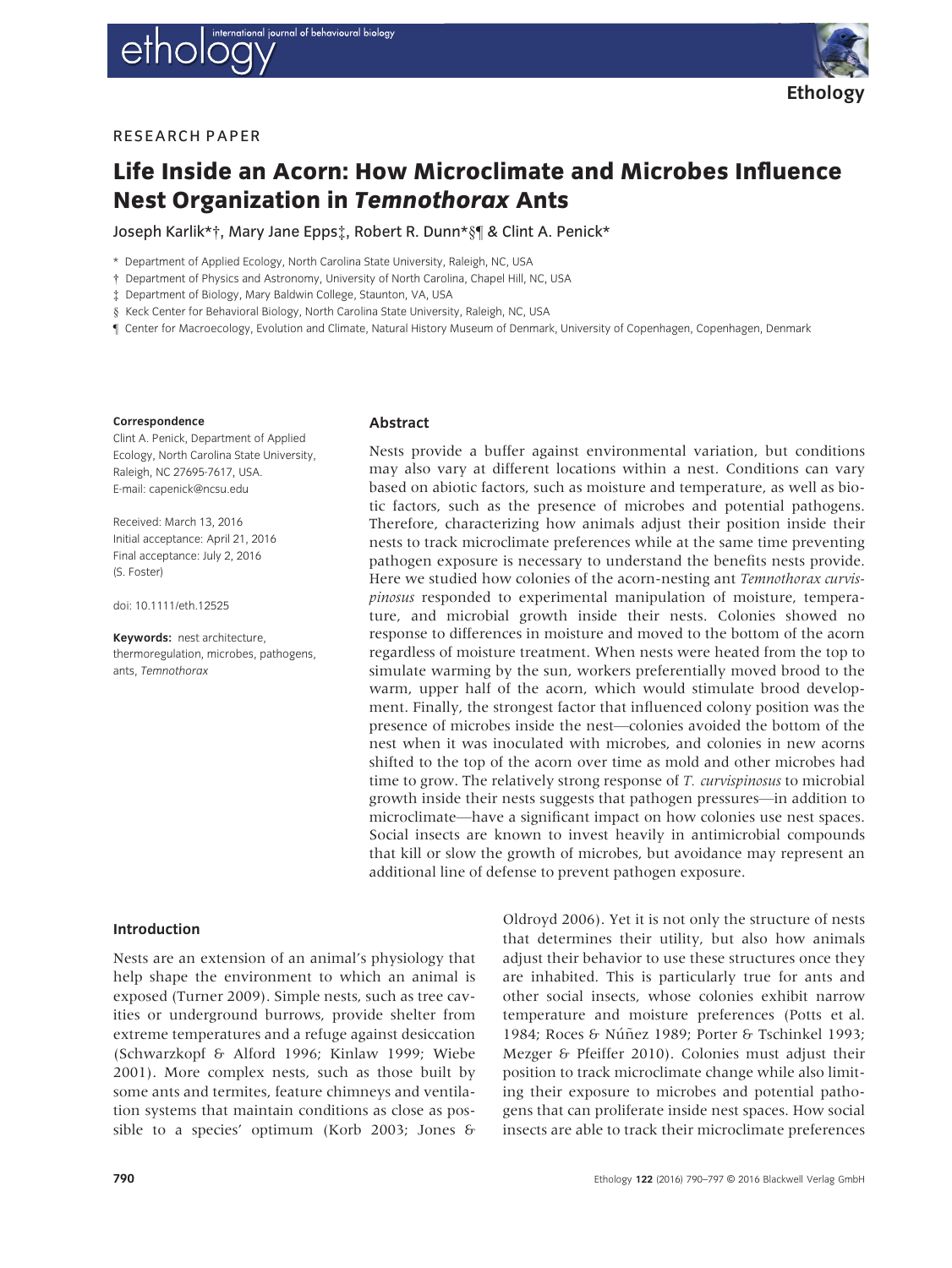while at the same time avoiding pathogen exposure will determine the true benefits nests provide.

Variation in nest temperature and moisture can have major impacts on colony growth in social insects due to effects on brood (Porter 1988; Asano & Cassill 2012). Changes in nest temperature of only 3–5°C from optimum can slow or halt brood development even when colonies have sufficient resources for growth (Porter 1988; Kipyatkov & Lopatina 2015). To compensate, some species build mounds or other structures that collect solar heat or generate heat through compost decomposition (Rosengren et al. 1987; Penick & Tschinkel 2008; Vogt et al. 2008). More generally, species respond behaviorally by relocating brood throughout the day or season to track preferred temperatures and moisture levels (Potts et al. 1984; Roces & Núñez 1989; Penick & Tschinkel 2008; Xu et al. 2009). Workers of fire ants and honey bees can discriminate changes in nest temperature as little as 0.25–2°C (Winston 1987; Porter & Tschinkel 1993), and this ability may allow species to respond to extremely narrow temperature gradients. While the majority of studies on brood thermoregulation have focused on species that build large or specialized nests, brood thermoregulation is likely important more generally, even for species that live in relatively small nests.

The same benefits that nests provide to the animals that inhabit them—controlled temperature and moisture conditions—also make nests ideal habitats for microbes and potential pathogens. Soil and leaf litter contain some of the highest diversities of microbes on record (Torsvik & Øvreås 2002) and pose a challenge to species that build nests in these habitats. Social insects are particularly at risk to pathogen exposure due to their dense living conditions and high interaction rates (Fefferman & Traniello 2009). Ants developed specialized glands early in their evolution to inhibit microbial growth (Yek & Mueller 2011), and species produce a variety of antimicrobial compounds (Schluns & Crozier 2009). However, the production of antimicrobials is metabolically expensive and may incur significant costs for small or newly founded colonies (Poulsen et al. 2002). An alternative approach is for colonies to contain or avoid microbes inside their nests by designating certain areas as refuse chambers (Bot et al. 2001) or 'toilets' (Czaczkes et al. 2015) as well as avoiding areas where microbes are abundant or difficult to control. In this way, microbes may influence behavior and nest organization in addition to microclimate factors.

Here we studied how colonies of the acorn ant Temnothorax curvispinosus responded to variation in temperature, moisture, and microbial growth inside their nests. T. curvispinosus is among the most common ant species in eastern forests of North America (Pearse 1946; Stuble et al. 2013), and their colonies nest inside fallen acorns or hickory nuts on the forest floor (Fig. 1). While large colonies may fill an acorn entirely, small- to medium-sized colonies generally inhabit only a small portion of an acorn. Colonies may have room to adjust their position in response to microclimate or microbial factors that could differ between the tops and bottom halves of an acorn. The top is more exposed to solar heating and relatively dry, while the bottom is often embedded in moist soil, which favors the growth of microbes (Clark 1967). Working with colonies in the laboratory, we tested three main hypotheses for how colonies would respond to different nest conditions:

1 Moisture preference—Colonies will prefer moist regions of the nest (bottom) over dry regions to prevent desiccation.

2 Temperature preference—Colonies will prefer heated regions of the nest (top) over cool regions to stimulate brood production.



Fig. 1: (a) Temnothorax curvispinosus colony inhabiting the bottom half of an acorn nest (top half removed); (b) close-up view of ants inside the nest (Photographs by Lauren Nichols).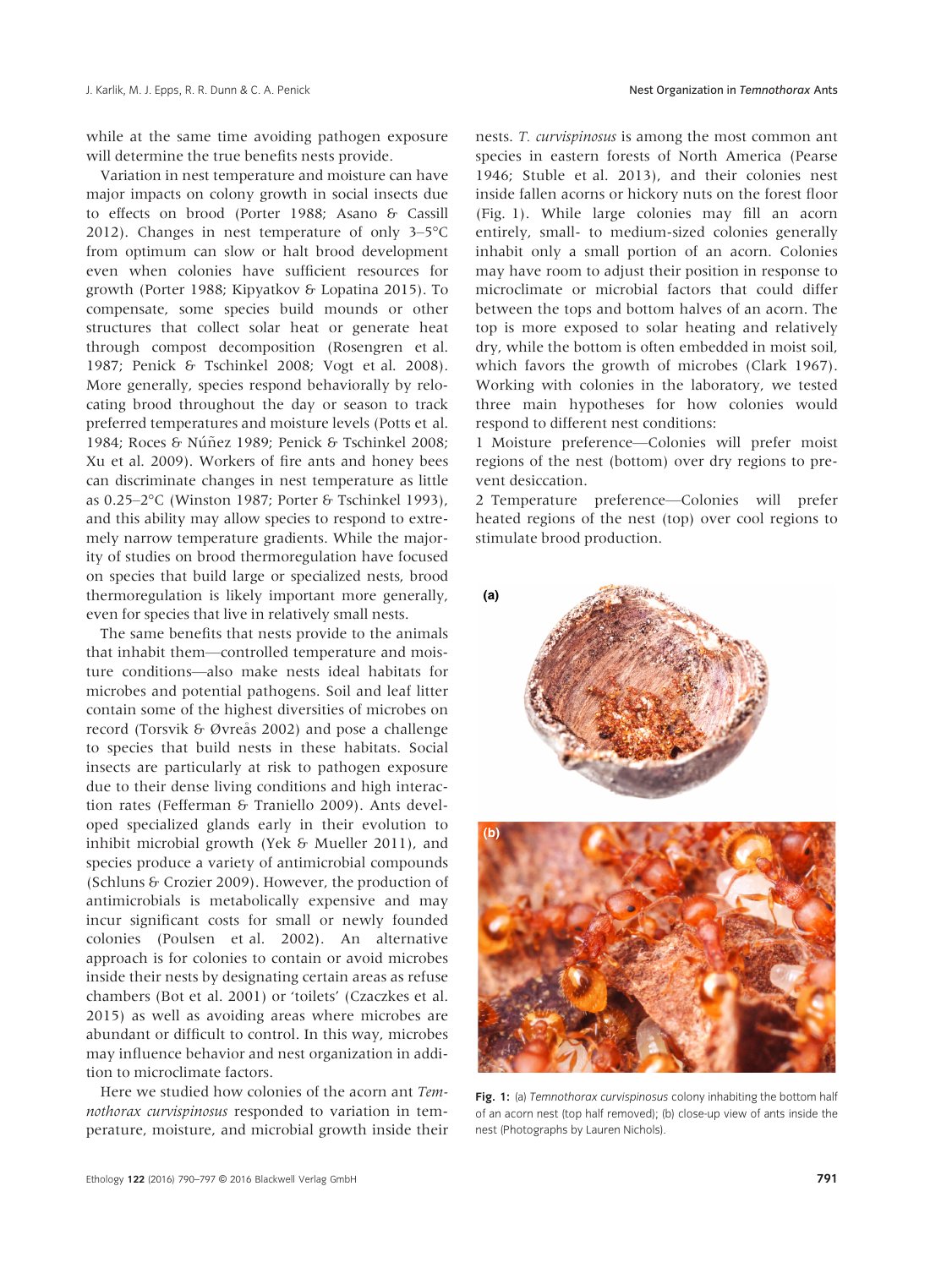3 Microbe avoidance—Colonies will avoid regions of the nest that favor microbial growth (bottom) to prevent pathogen exposure.

We evaluated each hypothesis independently to compare which factor(s) had the strongest impact on nest organization in T. curvispinosus. We then discuss how our results may apply to other nest-inhabiting species.

## Methods

#### Study Species and Laboratory Conditions

We collected whole colonies of Temnothorax curvispinosus from populations near Raleigh, NC, USA (35.7611°N, 78.6836°W, elevation 107 m), between spring 2013 and fall 2014. All colonies contained at least one queen (some contained up to 6 queens, which is in line with previous accounts of polygyny in this species (Alloway et al. 1982)) and 17–174 workers. Colonies of this species nest inside fallen acorns or hickory nuts, and we provided each colony with a hollowed acorn to serve as a nest chamber in the lab by splitting an acorn (*Quercus* spp.,  $\sim 16 \times 16$  mm) along its longitudinal axis and removing the nut to leave an empty interior space (Fig. 1). A small hole (~2 mm diameter) was left open between the top and bottom halves of the acorn to serve as a nest entrance, and both halves were held together with a small rubber band (15 mm diameter). We fed colonies ad libitum with a combination of frozen mealworms (Zophobas morio), vials containing 20% sucrose solution, and an artificial diet designed specifically for ants (Bhatkar & Whitcomb 1970).

## Moisture Preference Experiment

To test whether T. curvispinosus colonies displayed a moisture preference, we allowed colonies to move into acorn nests after either the top or bottom half had been soaked in water, while the other side was left dry. Acorn halves were soaked in water for 30 min, and the moistened half was then covered with paraffin film on the outside to prevent drying during a trial. Colonies generally moved into their new acorns within one hour, and we counted workers and brood (larvae and pupae) on either half after 6 h or 12 h from the time new nests were provided (results were similar for both time points, so we combined data from all trials in our final analyses). As a measure of nest moisture, we weighed acorn halves before and after soaking in water as well as at the end of our trials. Soaked acorns increased in weight by an

average of 41% (0.35 g) due to water gain after soaking, and they maintained an increase in weight of 33% and 27% during trials of 6 h and 12 h, respectively. The weight of dry acorn halves remained close to the same before and after the experiment (an average increase in weight of 5%), which indicates that they remained relatively dry throughout our trials. We used 13 colonies in trials with the top half of the acorn moistened and 13 colonies in trials with the bottom half of the acorn moistened.

#### Temperature Preference Experiment

To test whether T. curvispinosus colonies displayed a temperature preference, we heated acorns from above to simulate warming by the sun. Colonies were allowed to move into dry acorns, which were then transferred to a cooling block (VWR, Radnor, PA, USA). The bottom half of the acorn was imbedded in soft clay cooled to 18°C (monitored with a thermometer throughout the experiment), while the top half was heated using a heat lamp (red light, 75 watts) positioned approximately 0.5 m above the acorn. Small strips of paper were placed on top of the clay to create an insulating layer akin to leaf litter. This leafy analogue did not cover the top of the acorn, which remained under direct light. Colonies were heated for 2 h, at which time nests were opened to count workers and brood (larvae and pupae) on either half. Temperature readings using an infrared thermometer aimed at the top of the acorn registered  $36 \pm 1^{\circ}$ C at the time colonies were opened. For the control group, all steps and conditions were replicated except the cooling block and heat lamp were not turned on. We used 17 colonies in heated trials and 17 colonies in unheated controls.

#### Microbe Avoidance Experiment

In addition to moisture and temperature, we tested whether *T. curvispinosus* colonies adjusted their position in response to microbial growth on the bottom of their nests. We cultured microbes from an old acorn nest that had visible cultures of moldy fungi. This acorn nest was initially constructed in the laboratory from a dried acorn, and the cultures growing on it likely came from the ants themselves or from microbes generally present in the laboratory environment. We washed the inside of this acorn with 100 µl sterile DI water and spread the washing on a Petri plate of potato dextrose agar. Plates were incubated at 37°C until fungal growth covered most of the plate, and then the plates were stored at 4°C before inoculating new nests. The plates featured a mix of several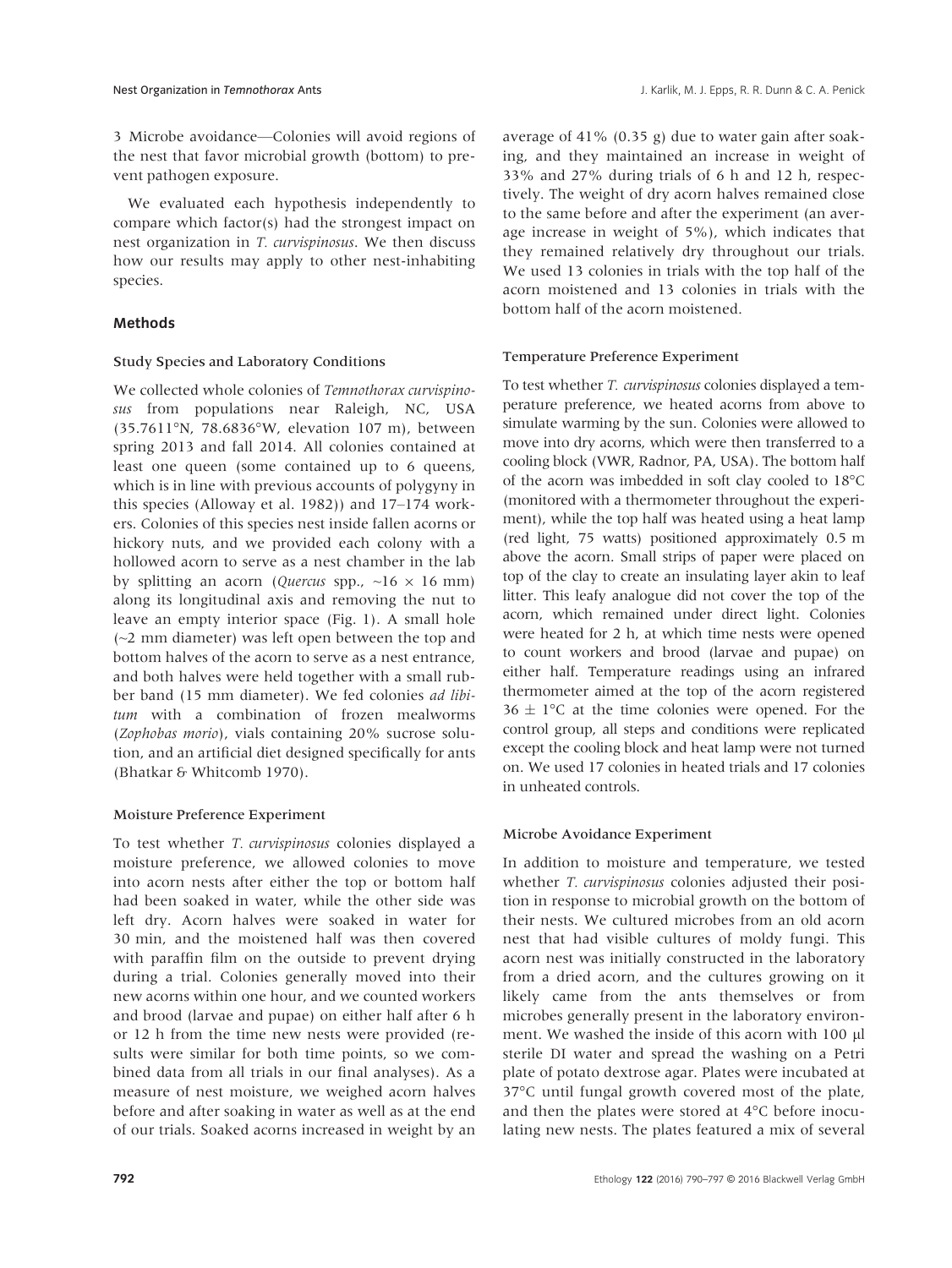morphologically distinct cultures of filamentous fungi. Because we were not interested in the response of T. curvispinosus to any one specific microbe species, we inoculated new nests with a mix of cultures. We used a sterile spatula to take  $\sim$ 2 mm<sup>2</sup> of fungal mycelia from three locations of the Petri plate that featured distinct microbe cultures. We transferred these cultures to an acorn half that was then kept moist at 25°C for 1–2 wk to give time for microbes to grow (all acorns were inoculated with the same three microbe cultures). The acorn was then rejoined with its missing half, and colonies were given 6 h to move into the nest. Nests were opened after 6 h to count workers and brood (larvae and pupae) on either half. For the control group, all steps and conditions were replicated except colonies were given acorns with two clean halves. We conducted trials with 13 colonies in acorns inoculated with microbes and 17 colonies in clean acorns as a control.

Previous observations suggested colonies moved to the top of their acorn nests in the laboratory over time. We predicted that colonies might move to the top of the acorn in response to microbial growth on the bottom half of their acorn. In nature, acorns are generally imbedded in moist soil, which would likely promote the growth of mold and other microbes. Therefore, we simulated this condition in the laboratory by providing seven colonies with new acorn nests and embedded the bottom of these acorns in moist sand. We opened acorns once per week to assess the position of the colony inside the nest for a period that lasted up to 34 wk. We noted when more than 90% of the colony was found on the top half of the acorn for at least two consecutive weeks (a clear indication that colonies had relocated to the top of the acorn). After this time, we flipped the acorns and checked the colony position 2– 7 days after the acorns were flipped. If colonies initially avoided the bottom half of an acorn due to the growth of microbes, then we predicted colonies would continue to avoid this half when their acorn was flipped (i.e., they would stay on the 'clean' half of the acorn rather than move back to the top). On the other hand, if colonies had developed a general preference for the top of the acorn that was not due to avoidance of microbes, then we predicted colonies would move back to the top of the acorn after it was reversed (i.e., they would shift from the 'clean' half of the acorn to the potentially 'microbe-covered' top).

#### Statistical Analyses

We tested whether colonies changed their location inside their nests using the Mann–Whitney U-test to compare the proportion of workers and brood on the top of their nests between treatment and control colonies. The Mann–Whitney U-test is a more conservative, nonparametric test (it does not require the assumption of normally distributed data). For all experiments, colonies were only tested once for each treatment to maintain independence and to avoid pseudoreplication. Statistical tests were conducted using GraphPad Prism 6 (GraphPad Software, Inc. 2015) statistical software.

#### Results

#### Moisture Preference

Colonies of Temnothorax curvispinosus showed no moisture preference (Fig. 2a). There was no difference in the position of workers (Mann–Whitney U-test,  $n = 13$ ,  $U = 77.5$ ,  $p = 0.71$ ) or brood (Mann–Whitney U-test,  $n = 13$ ,  $U = 84.5$ ,  $p = 0.99$ ) inside the nest when either the top half or bottom half of the acorn was moistened. Instead, all colonies moved to the bottom of the nest regardless of moisture treatment.

#### Temperature Preference

Colonies showed a preference for the top half of the acorn when it was heated to simulate warming by the sun (Fig. 2b). The proportion of brood on the top half of heated acorns was significantly higher compared with unheated controls (Mann–Whitney U-test,  $n = 17$ ,  $U = 87$ ,  $p = 0.0132$ ), and the proportion of workers was also higher but did not differ significantly from unheated controls (Mann–Whitney U-test,  $n = 17$ ,  $U = 118$ ,  $p = 0.37$ ). The movement of colonies to the top half of the acorn indicated a preference for warmer temperatures, which would increase the rate of brood development. In contrast, nearly all workers (91%) and brood (97%) were found on the bottom half of nests in unheated controls (Fig. 2b).

#### Microbe Avoidance

When the bottom half of an acorn was inoculated with microbe cultures, a significant portion of colonies shifted to the top half of the acorn after 6 h (Fig. 2c). The proportion of both workers (Mann– Whitney U-test,  $n_{control} = 17$ ,  $n_{microbes} = 13$ ,  $U = 49$ ,  $p = 0.0090$ ) and brood (Mann–Whitney U-test, n<sub>con-</sub> trol = 17, nmicrobes = 11,  $U = 46$ ,  $p = 0.0147$ ) was higher on the top half of inoculated acorns compared with non-inoculated controls. In contrast, 73% of workers and 93% of larvae and pupae were found on the bottom half of control acorns.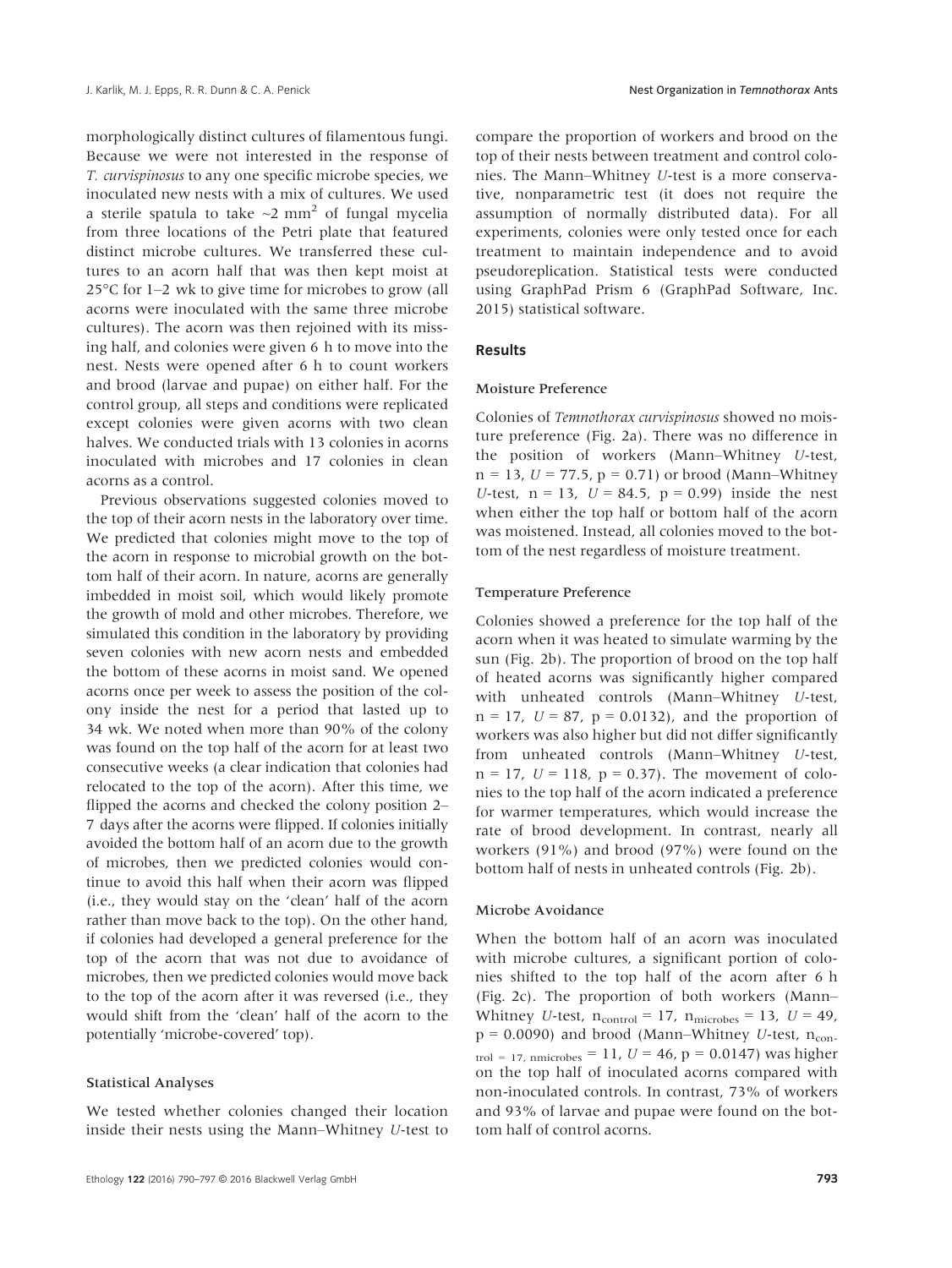

Fig. 2: Location of workers and brood inside acorn nests in response to (a) moisture, (b) temperature, and (c) microbial treatments represented by boxplots showing median, 25–75%, and non-outlier range (open circles indicate outliers). Moisture had no effect on colony location with all colony members located at the bottom of the nest regardless of treatment ( $n = 13$ ). Heating the top of the nest resulted in a greater proportion of the colony's brood on the top half of the nest compared with unheated controls ( $n = 17$ ). Microbial growth on the bottom of the nest resulted in a higher proportion of both workers  $(n_{control} = 17, n_{microbes} = 13)$  and brood  $(n_{control} = 17, n_{microbes} = 11)$  on the top half of the nest compared with untreated controls. Asterisks indicate significant differences (\*p < 0.05, \*\*p < 0.01).

We monitored colonies in the laboratory for 7– 34 wk to see how their position inside new nests changed over time as microbes were given time to grow. All colonies spent the first 1–5 wk predominantly on the bottom half of the acorn. Colonies began to shift to the top of the acorn by week 7 (indicated when more than 90% of the colony was found on the top half), and over 50% of colonies had shifted to the top of the acorn by week 16 (Fig. 3). In addition, all nests had visible signs of microbial growth by the end of each trial. When a colony was consistently found on the top of the acorn (more than 90% of the colony on the top half of the acorn for two consecutive weeks), we flipped the acorn to test whether colonies would stay on the bottom—indicating potential microbe avoidance—or whether colonies would return to the top where they were most recently located. Out of seven colonies, only one moved back to the top within 1 wk, while all other colonies remained on the bottom half, consistent with the microbe avoidance hypothesis.

#### **Discussion**

Nests provide shelter and protection for ant colonies from environmental extremes, but a nests' ultimate utility depends on how colonies use behavior to track optimal conditions and prevent pathogen exposure. We found that colonies of the ant Temnothorax curvispinosus shifted their location inside their nests in response to two primary factors: temperature and microbial growth. When colonies were heated from the top to simulate warming by the sun, workers moved brood to the warm, top half of the nest, which would stimulate brood development. In contrast,



Fig. 3: Colony transition from the bottom to the top half of laboratory nests over time. All colonies were located on the bottom half of their acorns for the first 6 wk, but colonies transitioned to the top half over time (counted when more than 90% of a colony was found on the top half of their acorn). This transition was consistent with the microbial avoidance hypothesis, which suggests colonies move to the top of the acorn to avoid microbes that grow on the bottom over time.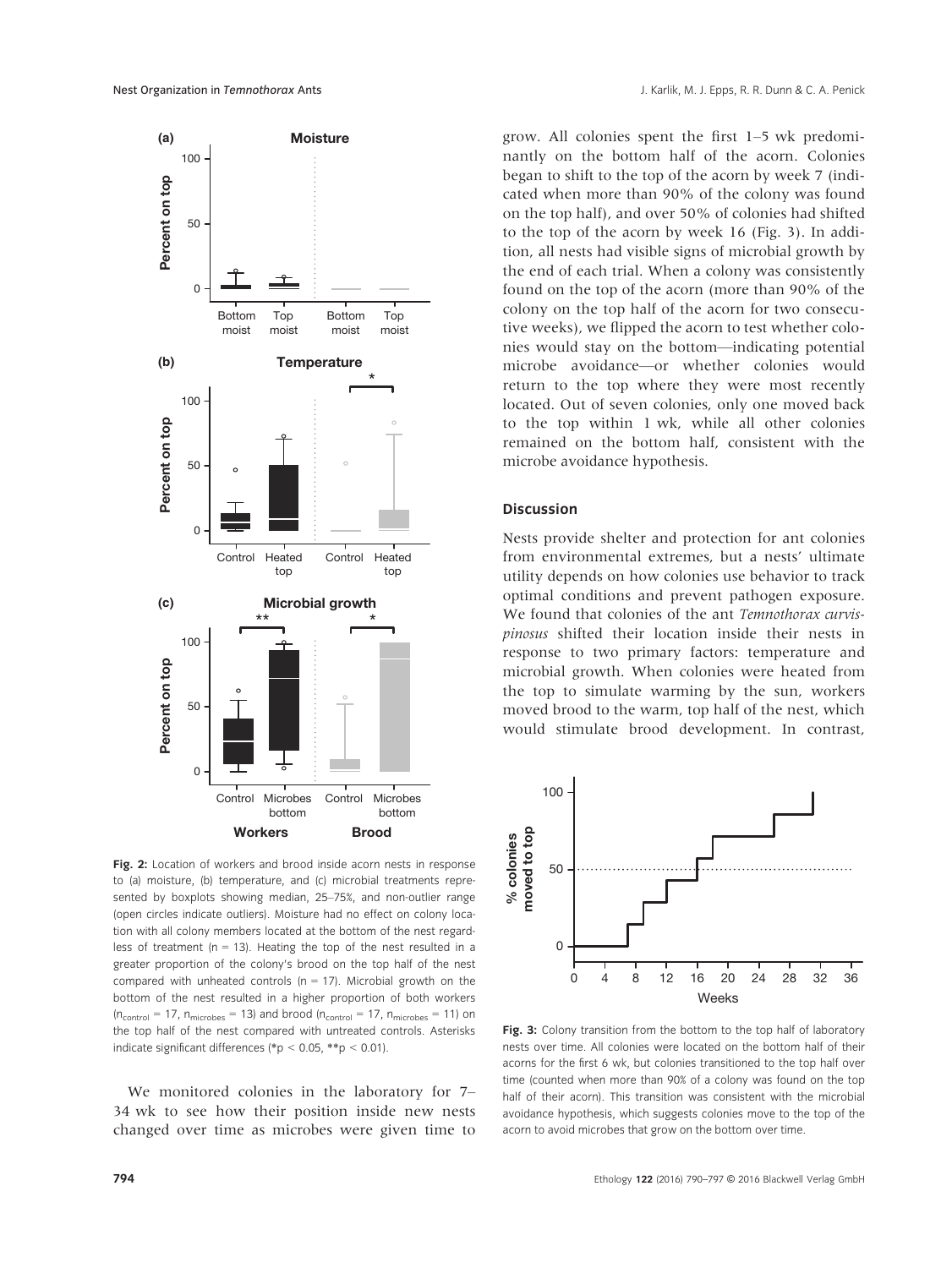colonies showed no response to differences in moisture inside their nests and generally moved to the bottom of the acorn regardless of moisture treatment, the strongest factor that influenced colony position inside the nest was the presence of microbes—colonies avoided the bottom halves of their nests when they were inoculated with microbes, and colonies also tended to shift to the top halves of their acorns in new nests after microbes had time to grow. While ants and other social insects produce antimicrobial compounds, avoiding regions of the nest where microbes are abundant or difficult to control may be an additional line of defense to limit exposure to potential pathogens.

Unlike their responses to temperature and microbial abundance, T. curvispinosus colonies did not change their location in response to moisture. Low moisture environments can provide a challenge for small insects that are susceptible to desiccation, but ant species vary in their ability to tolerate dry conditions. While species that nest in soil generally require high humidity, ant species that nest in drier habitats, such as trees or woody material above ground, are generally more tolerant of dry conditions (Hood & Tschinkel 1990). Because T. curvispinosus colonies nest inside acorns that can dry out when humidity is low, T. curvispinosus colonies may be more tolerant of dry conditions. In fact, one closely related species— T. wheeleri—is among the most desiccation-resistant of all ant species that have been studied (Hood & Tschinkel 1990). High tolerance for dry conditions may explain why T. curvispinosus colonies showed no preference for moist or dry regions of their nests, although moisture inside the nest is likely important for other ant species (Xu et al. 2009).

Colonies of T. curvispinosus moved to the top of their acorns when they were heated from above to simulate warming by the sun. Warm temperatures stimulate brood development (Porter 1988; Kipyatkov & Lopatina 2015), and T. curvispinosus has relatively high thermal requirements for growth compared with other co-occurring species (Pelini et al. 2012; Diamond et al. 2013). When acorns were heated in the laboratory, colonies brought brood to the top half of the acorn where warm temperatures would increase brood development rate. What was remarkable in T. curvispinosus is that they were able to take advantage of a temperature gradient inside the confines of a tiny acorn. Other ants adjust the position of brood to take advantage of solar heating (Penick & Tschinkel 2008; Anderson & Munger 2009), but these species often build large nests as well as construct mounds that act as solar collectors. If T. curvispinosus colonies

actively track temperature inside nests as small as an acorn, then thermoregulatory behaviors are likely important for most if not all ant species, even those that live in relatively small nests. The degree to which solar heating occurs in *T. cusrvispinosus* nests in the field, however, requires further study. If acorns are fully exposed to the sun, then heating is likely to occur, but this may not apply in areas where acorns are in the shade or covered by leaf litter. This could explain why colonies responded more strongly to the presence of microbes in their nests than their response to nest temperature.

While temperature and moisture are the primary factors thought to affect nest organization in social insects, the strongest factor for T. curvispinosus was the presence of microbes. Colonies of T. curvispinosus avoided areas of the nest where visible microbes were already present, and colonies in untreated acorns moved to the top of the nest over several weeks as mold or other microbes had time to grow. The bottom half of an acorn in the field is generally embedded in moist soil—which favors the growth of microbes (Barros et al. 1995)—and we created similar conditions in the lab by embedding acorns in moist sand. Colonies presumably moved to the dry, upper halves of their acorns because microbes there were easier to control. The ability of social insects to cope with microbial communities in their environment and to mitigate pathogen exposure is key to their ecological success (Fefferman & Traniello 2009). Compared with solitary species, social insects invest more heavily in antimicrobial compounds to kill or slow microbial growth (Stow et al. 2007; Hoggard et al. 2011). Our results suggest further that colonies aggregate in areas of the nest where microbes are less abundant or potentially easier to control, although there is evidence from others that ant colonies prefer nests with low levels of pathogens present that could facilitate immune priming (Konrad et al. 2012; Pontieri et al. 2014). Nevertheless, avoiding regions of the nest that favor microbial growth may allow smaller colonies to conserve resources that would otherwise be devoted to the production of antimicrobials. In contrast, large colonies may be able to invest more heavily in antimicrobial production due to lower costs per capita.

How common are behaviors used by social insect species to avoid pathogen exposure inside their nests? One clue is the presence of specialized larval hairs found in a variety of ant species that allow workers to hang larvae from the ceiling of the nest rather than leaving larvae on the floor (Wheeler & Wheeler 1976; Penick et al. 2012). Our findings for T. curvispinosus suggest that the ceiling of the nest may be more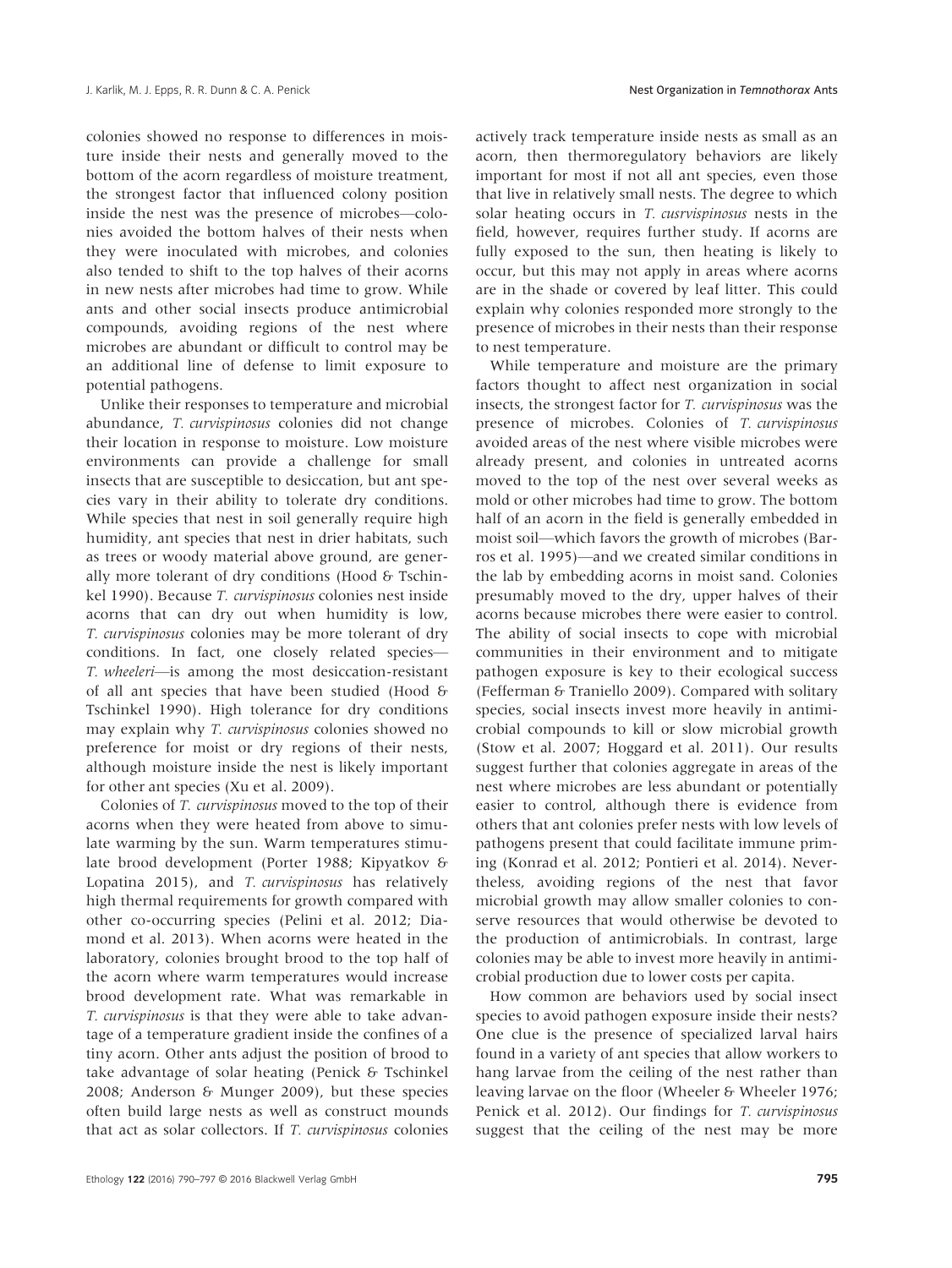sanitary than the floor due to differences in moisture levels. Hanging larvae from the ceiling may therefore elevate larvae above areas where microbes are abundant or difficult to control. In T. curvispinosus, larvae possess 'anchor-tipped' hairs that serve this purpose, and anchor-tipped hairs are found on larvae from at least 22 ant genera within the subfamily Myrmicinae (Penick et al. 2012). In other ant genera, 'singlehooked' hairs and 'sticky doorknobs' may serve a similar purpose (Peeters & Hölldobler 1992; Penick et al. 2012). This suggests that hanging larvae from the ceiling of the nest is a common practice in ants that may help avoid pathogen exposure. In addition, hanging larvae from the ceiling of the nest could serve a thermoregulatory purpose by placing larvae in closer contact with nest surfaces heated by the sun. Both factors seem to be important for *T. curvispinosus*, and future studies on social insects should consider both microclimate and pathogen exposure as factors that influence nest organization.

#### Acknowledgements

We received help collecting and maintaining colonies from Mary Vincent and Matt Farrell. Some of our acorns were unwittingly supplied by Kurt Karlik. We would also like to thank the Silverman lab for providing space to conduct our moisture trials, and Lauren Nichols, who took photographs of our Temnothorax colonies. This work was supported by a National Science Foundation Dimensions of Biodiversity grant (NSF-1136703) awarded to RRD and a North Carolina State University undergraduate research award to JK. The authors have no conflicts of interest to declare.

## Literature Cited

- Alloway, T. M., Buschinger, A., Talbot, M., Stuart, R. & Thomas, C. 1982: Polygyny and polydomy in three North American species of the ant genus Leptothorax Mayr (Hymenoptera: Formicidae). Psyche 89, 249— 274.
- Anderson, K. E. & Munger, J. C. 2009: Effect of temperature on brood relocation in Pogonomyrmex salinus (Hymenopteria: Formicidae). West. N. Am. Nat. 63, 122 —128.
- Asano, E. & Cassill, D. L. 2012: Modeling temperaturemediated fluctuation in colony size in the fire ant, Solenopsis invicta. J. Theor. Biol. 305, 70-77.
- Barros, N., Gomez-Orellana, I., Feijóo, S. & Balsa, R. 1995: The effect of soil moisture on soil microbial activity studied by microcalorimetry. Thermochim. Acta 249, 161—168.
- Bhatkar, A. & Whitcomb, W. H. 1970: Artificial diet for rearing various species of ants. Fla. Entomol. 53, 229— 232.
- Bot, A., Currie, C., Hart, A. & Boomsma, J. J. 2001: Waste management in leaf-cutting ants. Ethol. Ecol. Evol. 13, 225—237.
- Clark, F. E. 1967: Bacteria in soil. In: Soil Biology. (Burges, N. A., Raw, F., eds). Academic Press, New York, NY, pp. 15—49.
- Czaczkes, T. J., Heinze, J. & Ruther, J. 2015: Nest etiquette —where ants go when nature calls. PLoS ONE 10, e0118376.
- Diamond, S. E., Penick, C. A., Pelini, S. L., Ellison, A. M., Gotelli, N. J., Sanders, N. J. & Dunn, R. R. 2013: Using physiology to predict the responses of ants to climatic warming. Integr. Comp. Biol. 53, 965—974.
- Fefferman, N. H. & Traniello, J. F. A. 2009: Social insects as models in epidemiology: establishing the foundation for an interdisciplinary approach to disease and sociality. In: Organization of Insect Societies: From Genome to Sociocomplexity. (Gadau, J. & Fewell, J., eds). Harvard Univ. Press, Cambridge, MA, pp. 545—571.
- Hoggard, S. J., Wilson, P. D., Beattie, A. J. & Stow, A. J. 2011: Social complexity and nesting habits are factors in the evolution of antimicrobial defences in wasps. PLoS ONE 6, e21763.
- Hood, W. G. & Tschinkel, W. R. 1990: Desiccation resistance in arboreal and terrestrial ants. Physiol. Entomol. 15, 23—35.
- Jones, J. C. & Oldroyd, B. P. 2006: Nest thermoregulation in social insects. Adv. Insect Phys. 33, 153—191.
- Kinlaw, A. 1999: A review of burrowing by semi-fossorial vertebrates in arid environments. J. Arid Environ. 41, 127—145.
- Kipyatkov, V. E. & Lopatina, E. B. 2015: Comparative study of thermal reaction norms for development in ants. Entomol. Sci. 18, 174—192.
- Konrad, M., Vyleta, M. L., Theis, F. J., Stock, M., Tragust, S., Klatt, M., Drescher, V., Marr, C., Ugelvig, L. V. & Cremer, S. 2012: Social transfer of pathogenic fungus promotes active immunisation in ant colonies. PLoS Biol. 10, e1001300.
- Korb, J. 2003: Thermoregulation and ventilation of termite mounds. Naturwissenschaften 90, 212—219.
- Mezger, D. & Pfeiffer, M. 2010: Is nest temperature an important factor for niche partitioning by leaf-litter ants (Hymenoptera: Formicidae) in Bornean rain forests? J. Trop. Ecol. 26, 445—455.
- Pearse, A. 1946: Observations on the microfauna of the Duke forest. Ecol. Monogr. 16, 127—150.
- Peeters, C. & Hölldobler, B. 1992: Notes on the morphology of the sticky "doorknobs" of larvae in an Australian Hypoponera sp. (Formicidae; Ponerinae). Psyche 99, 23—30.